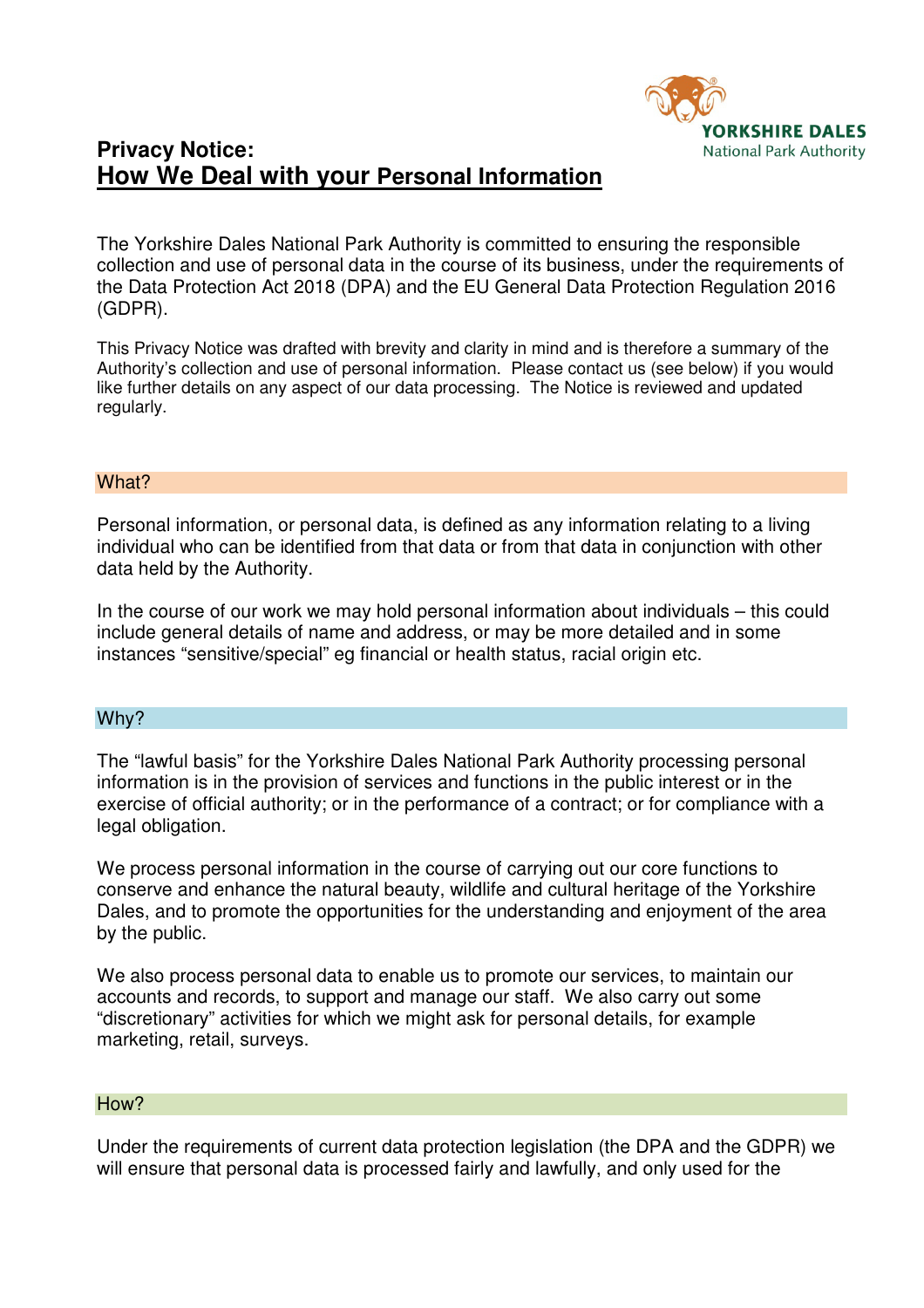purposes for which it was obtained; and that the rights of data subjects are properly respected.

When collecting personal information from you, we will tell you how this information is to be used, and will not use your details for other purposes without your consent.

We will ensure that the information is processed and filed in a secure way and that access to the information is restricted to those who need to use it for the purposes for which it was collected.

We will keep the information up to date and will not keep it for longer than necessary.

To ensure that we provide you with an efficient and effective service we will sometimes need to share your information with our partner organisations that support the delivery of the service you may receive. We may also need to supply your information to organisations we have contracted to provide a service to you.

We will only ever share your information if we are satisfied that our partners or suppliers have sufficient measures in place to protect your information in the same way that we do, and, where appriate, Information Sharing Agreements are completed showing the rules to be adopted by the various organisations involved in the sharing exercise.

We will never share your information for marketing purposes.

These principles and requirements should be seen in the context of other relevant legislation including the Human Rights Act 1998 and the Freedom of Information Act 2000.

As a public authority, we have a designated Data Protection Officer as required by Article 37 of the GDPR.

## **Planning applications**

Planning legislation ("the Town and Country Planning Act 1990") requires the Authority to make details of applicants and proposals for planning permission publicly available.

These details include some personal information, such as names and addresses. You need to be aware that when you submit a planning application to us the application, plans and any related documents or comments that you send to us are part of the public record. We have a statutory duty to make all application documentation – including any documents and consultation responses received in paper format - available for any member of the public to see, both on our website www.yorkshiredales.org.uk or at our offices in Bainbridge or Grassington.

#### **Who sees my data?**

Planning legislation requires the Authority to make details of applicants and proposals for planning permission available for public inspection. They are available electronically on the Authority's website or in hard copy at our offices in Bainbridge or Grassington

The name of the owner of a property or land, plus the address of that property or land, must, in most cases, be publicly available;